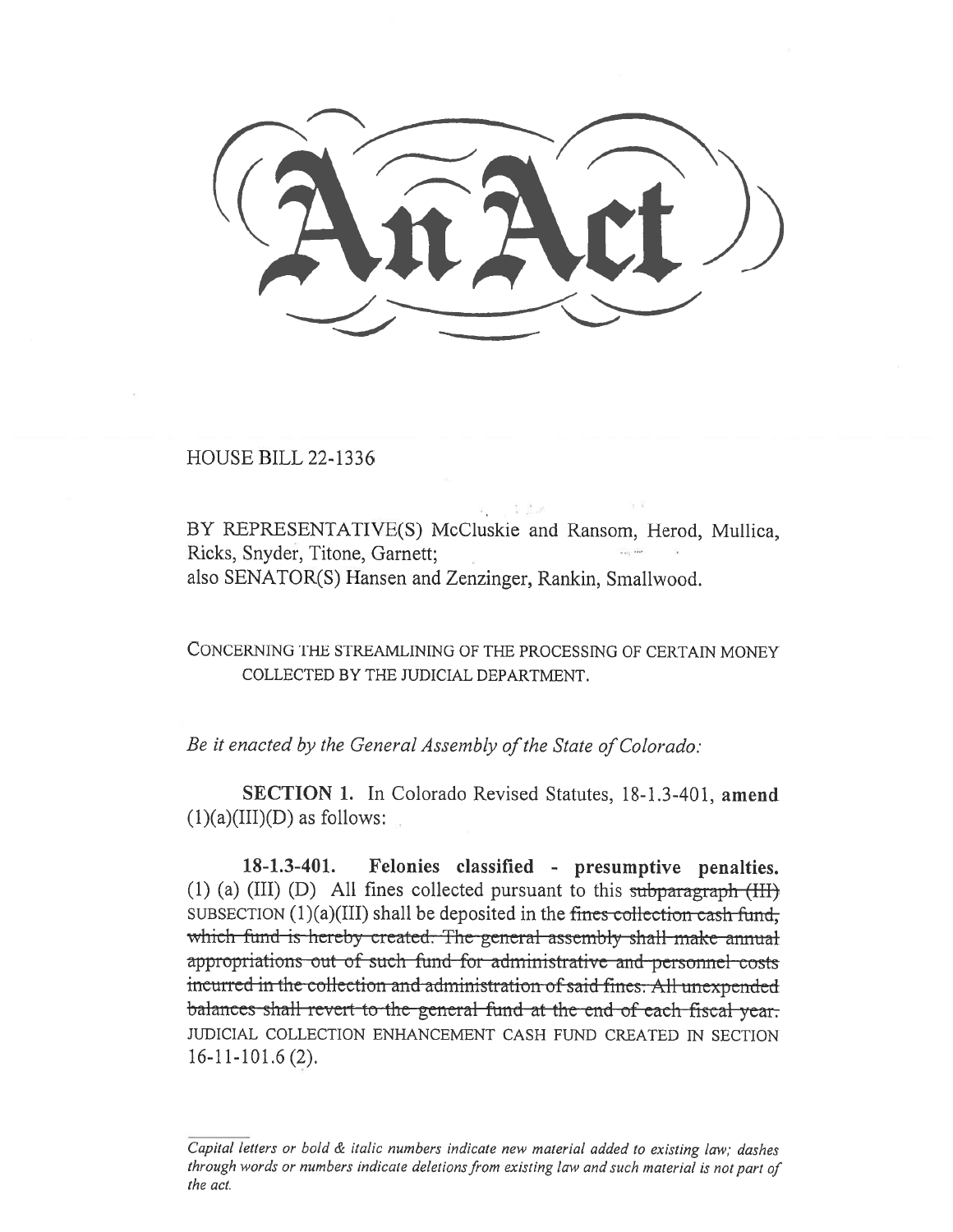SECTION 2. In Colorado Revised Statutes, 18-19-103, amend  $(3)(a)$  as follows:

18-19-103. Source of revenues - allocation of money. (3) The clerk of the court shall disburse the surcharge required by subsection (1) of this section as follows:

(a) Five percent shall be retained DEPOSITED by the clerk IN THE JUDICIAL STABILIZATION CASH FUND CREATED IN SECTION 13-32-101 (6) for purposes of administering the disbursal of the surcharge pursuant to this subsection (3).

SECTION 3. In Colorado Revised Statutes, 18-19-103.5, amend  $(2)(a)$  as follows:

18-19-103.5. Rural alcohol and substance abuse surcharge repeal. (2) The clerk of the court shall disburse the surcharge required by subsection (1) of this section as follows:

(a) Five percent shall be retained DEPOSITED by the clerk IN THE JUDICIAL STABILIZATION CASH FUND CREATED IN SECTION 13-32-101 (6) for purposes of administering the disbursal of the surcharge pursuant to this subsection (2);

SECTION 4. Safety clause. The general assembly hereby finds,